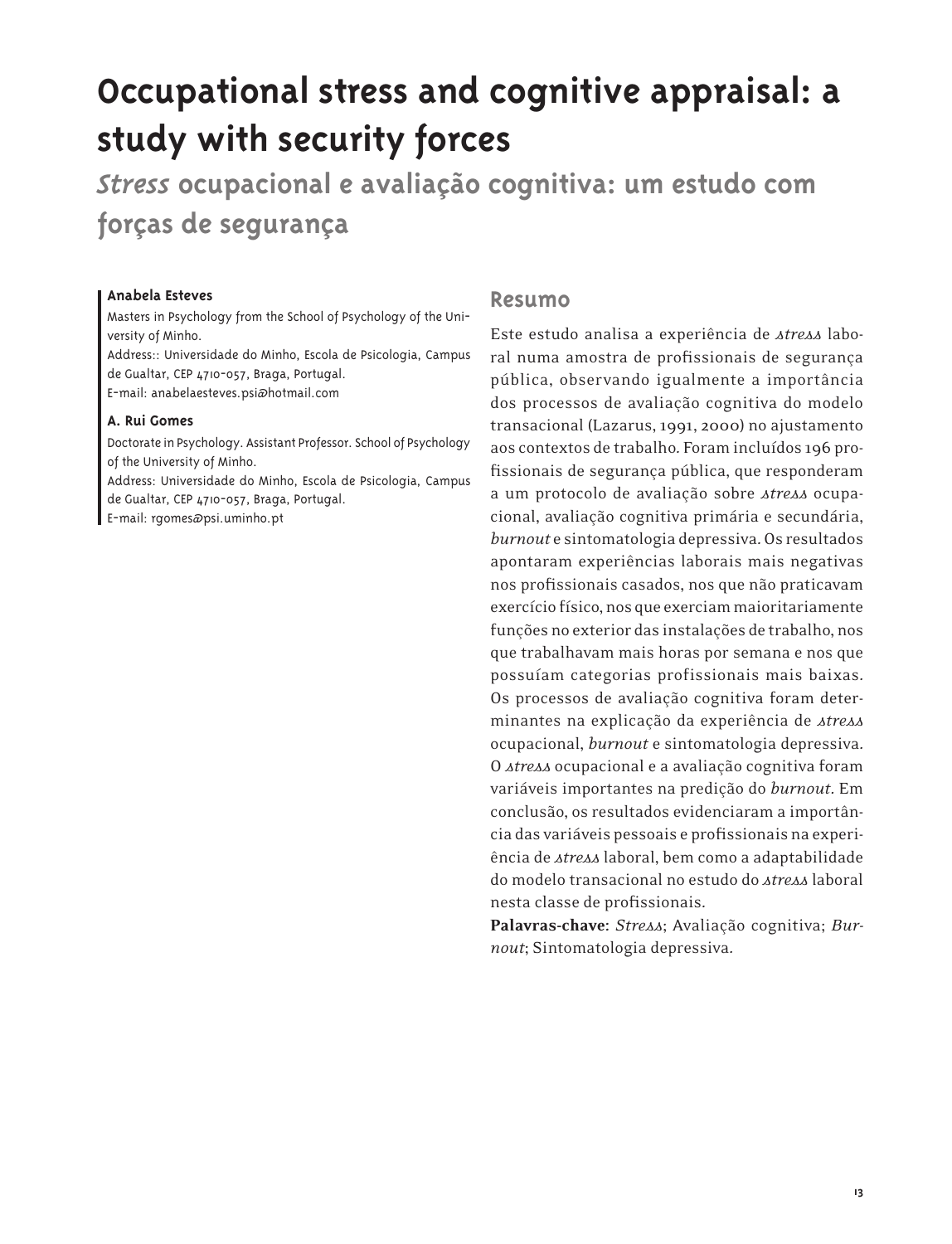# **Abstract**

This study analyzes the occupational stress in a sample of security forces, also observing the importance of cognitive appraisals of the transactional model (Lazarus, 1991, 2000) in adjustment to work contexts. The study included 196 police officers who responded to the following measures: sources of professional stress, primary and secondary cognitive appraisals, burnout, and depressive symptomatology. The results indicated more negative professional experiences in participants who were married, who did not engage in physical activities, performed their jobs mainly outside the workplace, worked higher numbers of hours per week, and had the lowest professional categories. The processes of cognitive appraisal were determinant in the explanation of occupational stress, burnout, and depressive symptomatology. The occupational stress and cognitive appraisal dimensions were predictors of burnout. The results highlighted the importance of personal and professional variables in the explanation of the participants' professional experiences and the usefulness of the transactional model in studying occupational stress.

Keywords: Stress; Cognitive Appraisal; Stress; Burnout; Depressive Symptomatology.

## **Introduction**

The workplace has undergone numerous transformations. In an increasingly competitive global market, companies and other employers demand performances and availability from the worker, which can affect their quality of life. Notable examples of this situation are flexibility of schedules, occupational mobility, and versatility on the job. Therefore, it is not surprising that occupational stress is increasingly being seen as a phenomenon endemic to the worker and workplace (Isles, 2005; Dewe et al., 2010).

If the impact of stress can have positive consequences and be a part of the human condition, it is also true that excessive stress can negatively affect the physical and psychological health of individuals. In fact, occupational stress is implied in the adoption of risk behaviors and is associated with behaviors such as nonattendance, low involvement, and abandonment of work, leading to psychological consequences of feelings of anxiety, burnout, and depression (Goetzel et al., 2004; Cooper and Dewe, 2008). Thus, occupational stress has increasingly received attention from the scientific community because of its high costs and effects over individuals and their organizations (Bevan, 2003; Crompton and Lyonette, 2007).

Although all professions generate some degree of stress, some deserve more attention, given the high levels of pressure they are presented with. In this case, we found working for the security forces can be considered as one of the occupations most at risk in terms of occupational stress (Richardsen et al., 2006). Yet curiously, investigations performed on this population are still insufficient (Maslach-Pines and Keinan, 2006). Thus, it is appropriate to conduct studies that seek to understand the conditions under which these professionals work.

Therefore, this study was conducted with professionals of security forces in the north of Portugal, seeking to answer two main questions. The first step involved the observation of professional experience of the participants, regarding their levels of stress, burnout, and depressive symptomatology. The choice of these variables sought to enable the determination of the pressure factors inherent to this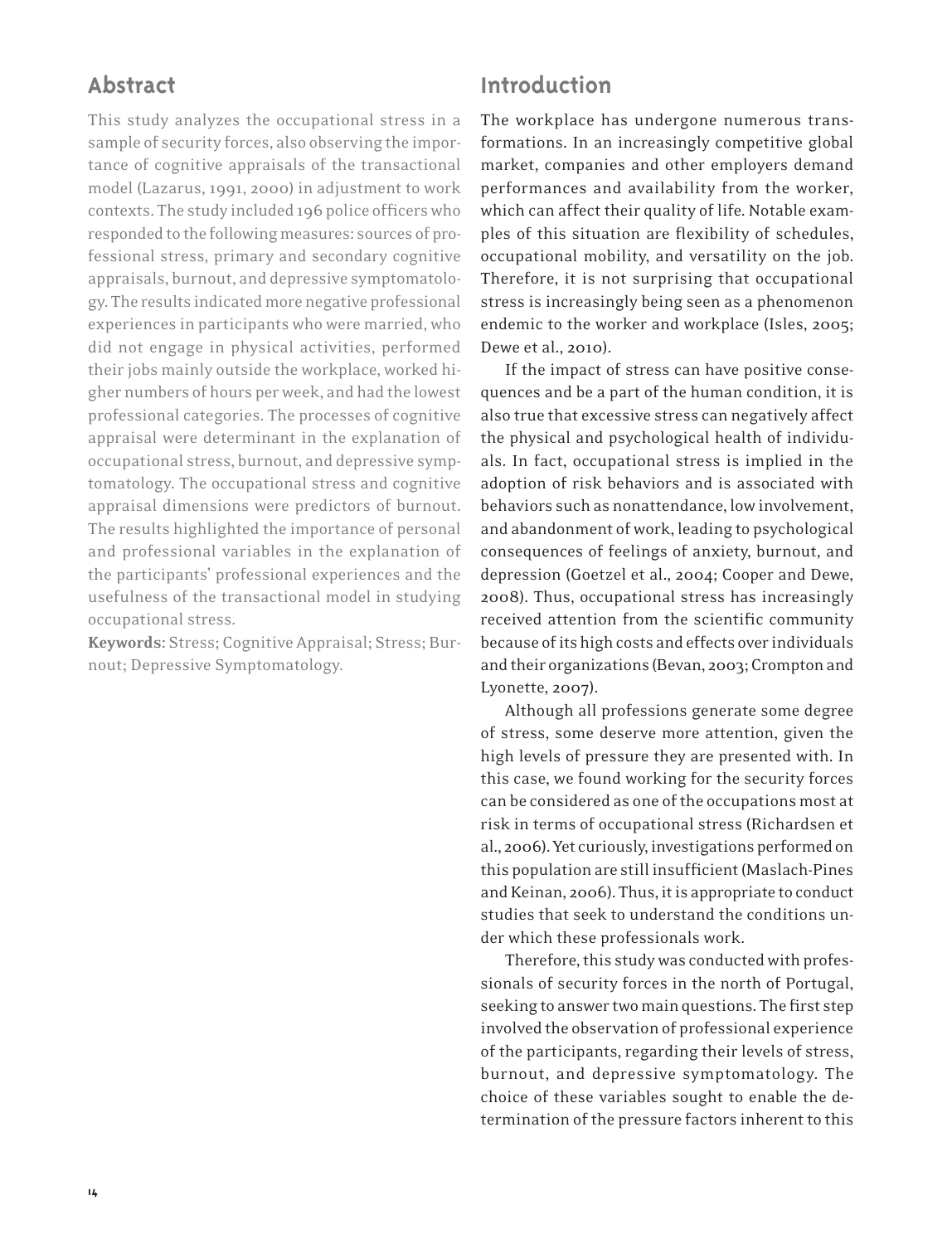occupation and observe the possible psychological consequences in terms of burnout and depressive symptomatology. In fact, the research has shown that exposure to occupational stress can lead to health and welfare problems. The possible consequences of these multiple professional demands are burnout and depression, which in turn cause damages both to the individual and organization (i.e., lack of motivation, nonattendance, reduced professional efficacy, and low performance) (Abdollahi, 2002; Burke and Mikkelsen, 2006; Maslach-Pines and Keinan, 2006).

Second, the research aimed to observe the importance of cognitive appraisal processes upon experiencing stress*,* burnout, and depressive symptomatology. This analysis was conducted on the basis of the transactional model of Lazarus (2000), which represents one of the most widespread proposals regarding human adaptation in different operating contexts. As per the model, stress occurs every time the individual assesses that the demands posed by a situation exceed his personal resources to deal with it (Lazarus and Folkman, 1984). Thus, rather than identifying the possible sources of stress and possible consequences on the individual, it is important to observe the processes that interconnect the stressful situation and the way in which each individual assesses the situation and what meaning it has upon him.

This "transaction" between the situation (or environment) of stress and the individual requires consideration of two crucial processes of cognitive appraisal (Lazarus, 2001). One of them is the primary cognitive appraisal, which occurs when the individual assesses and determines a personal meaning to the situation and what might be at stake with regard to his or her well-being. The end result of this appraisal can lead to a feeling of challenge perception (if the person believes that he or she can effectively deal with the situation) or a negative experience marred by feelings of threat perception or damage (if the person feels he or she will have difficulties in effectively dealing with the situation). Despite the importance of the primary cognitive appraisal, it is not sufficient to determine the final meaning assigned to the situation of stress. In order to do so, we need to consider the secondary cognitive appraisal processes, which indicate what can be done

toward dealing with the situation itself. At this level, individuals perform an analysis of the resources or specific skills they believe they possess in order to deal with the situation. As previously mentioned, despite the dissemination and acceptance of this model, it is curious to note that very few studies exist on its applicability regarding the study of occupational stress. This in itself is confirmed by Dewe and collaborators (2010) upon discovering that the model is widely accepted in the study of stress in general, yet very little is known with regard to its use to explain confrontation of occupational stress. Therefore, herein, we have included a procedure regarding the primary and secondary cognitive appraisal processes.

To be specific, this study sought to achieve the following objectives:

i) To analyze the global levels of stress and stress factors, as well as the levels of burnout and depressive symptomatology;

ii) To analyze the differences in the experience of stress, cognitive appraisal, burnout, and depressive symptomatology in terms of the personal and professional characteristics of the sample;

iii) To analyze the differences in the experience of stress, burnout, and depressive symptomatology in terms of the primary and secondary cognitive appraisal processes;

iv) To analyze the associations between the primary and secondary cognitive appraisals; and

v) To observe the predictors of the experience of burnout.

## **Method**

#### **Participants**

This study was performed with the use of a convenience sample, assuming a cross-sectioned descriptive nature. The study consisted of 196 professionals of the security force, belonging to the Portuguese National Republican Guard (GNR), who along with the Public Security Police (PSP) represent the Portuguese police with typical duties of civil security.

All participants performed their duties in the north region of Portugal, in which 12 (6.1%) were female and 184 (93.9%) were male. Their ages varied between 22 and 60 (*M* = 38.90; *DP* = 8.68).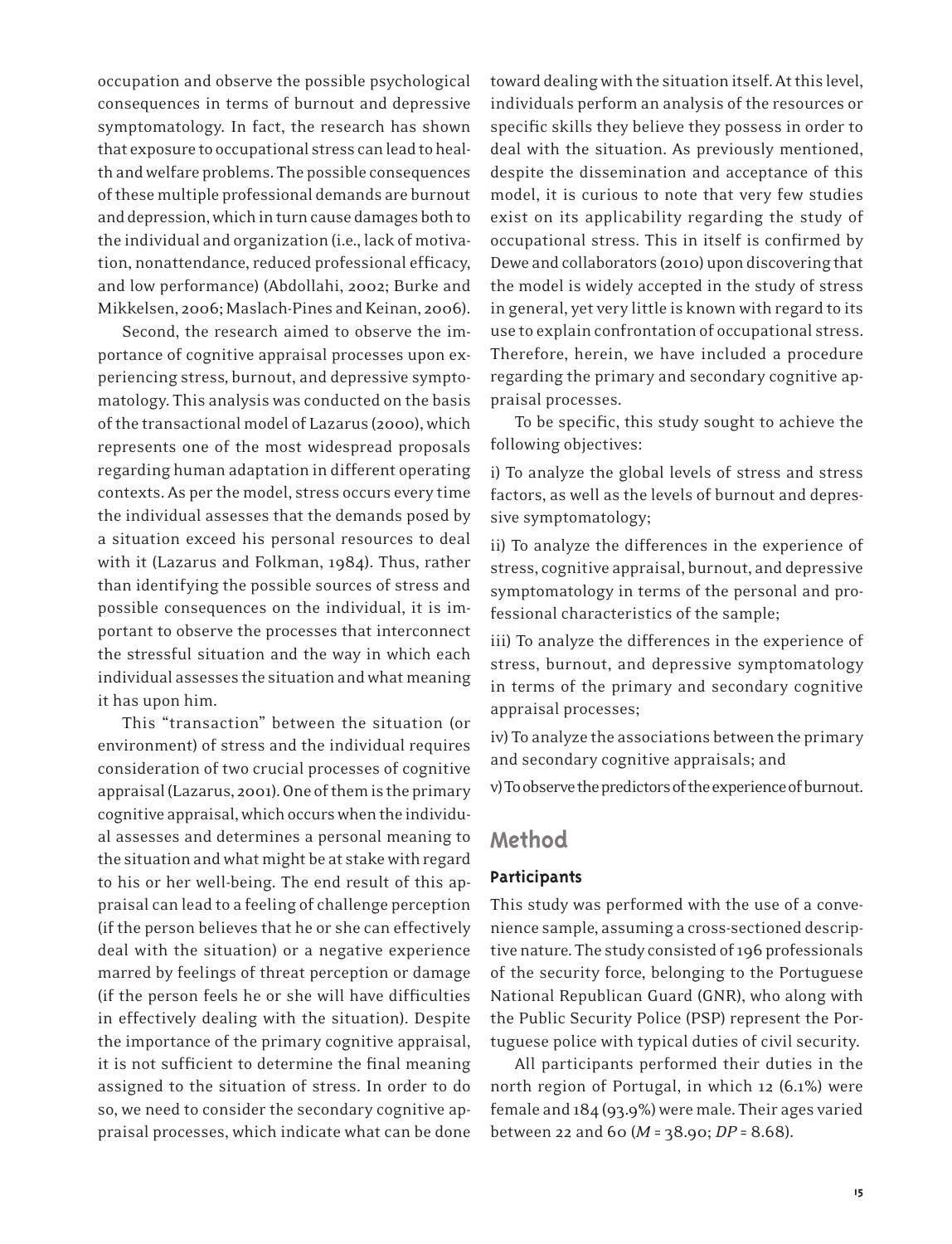#### **Tools and Procedures**

A set of procedures aimed at gathering information about the variables being analyzed was followed with all professionals involved. In general, the values of fidelity (Cronbach's alpha) presented very acceptable levels in virtually every dimension and are provided in the description of the procedure.

*Demographic Questionnaire –* This tool assessed personal (i.e., gender and age) and professional (i.e., amount of hours worked per week and professional category) variables of the participants of this study.

*Public Police - Security Professionals Stress*  Questionnaire (QSPS-P) (Gomes<sup>1</sup>) - This tool assessed the potential sources of stress involved in the performance of the occupational duties of the security forces, containing two distinct parts. In the first part, it assesses the global level of stress at work in a single item (0 = *No stress*; 4 = *Elevated stress*). In the second part, 25 items related to the potential sources of stress associated to the specific professional activity were listed and responded to on a 5-point *Likert*-type scale (0 = *No stress*; 4 = *Elevated stress*). The items considered seven factors: i) dealing with citizens, refers to the negative feelings of the professionals with regard to the people with whom they work for  $(\alpha = 0.91)$ ; ii) relationships at work, describes the discomfort of professionals with regard to the relationships with their colleagues and professional superiors ( $\alpha$  = 0.86); iii) work overload, relates to the excessive workload and excessive number of hours required  $(\alpha = 0.90)$ ; iv) career progression and salary, indicates the feelings of discomfort related to the lack of perspectives of developing a professional career and dissatisfaction with regard to their salaries ( $\alpha$  = 0.88); v) life threats, reports the negative experiences of the professionals in situations in which they place their personal physical integrity at risk  $(\alpha = 0.91)$ ; vi) home-work interface, describes the difficulties of family relationships and the lack of support of significant individuals  $(\alpha = 0.93)$ ; and vii) work conditions, describes the difficulties they feel with regard to the lack of human resources and materials for the adequate performance of their professional duties ( $\alpha$  = 0.93). The most elevated values

signify a greater perception of stress in each of the assessed domains.

 *Cognitive Appraisal Scale* (CAS) (Gomes and Teixeira, 2013) – This tool assessed the cognitive appraisal processes on a primary level in three dimensions: i) importance given to their professional activity  $(\alpha = 0.91)$ ; ii) threat perception, assessment of the profession as being disturbing and negative ( $\alpha$ = 0.73); and iii) challenge perception, assessment of the profession as being stimulating and exhilarating  $(\alpha = 0.86)$ . On a secondary level, two dimensions were assessed: i) coping potencial, indicates the levels at which the individual feels they have the personal resources to deal with the demands of professional activities  $(\alpha = 0.79)$ , and ii) control perception, indicates the level at which the individual feels to have the power of decision over his work  $(\alpha = 0.68)$ . All the items were answered on a 7-point *Likert-*type scale (i.e., 0 = *Not at all important*; 3 = *More or less*; 6 = *Very important*), where the most elevated values signify a greater primary and secondary appraisal in each dimension in question.

*Maslach Burnout Inventory – General Version*  (MBI-GV) (original version by Schaufeli et al., 1996 and adaptations by Afonso and Gomes, 2009) – This tool assessed the levels of burnout depicted by workers not included in the traditional professions related to assistance, ranging in three dimensions; i) emotional exhaustion, feeling of being overloaded and emotional exhaustion due to work demands ( $\alpha$  = 0.91); ii) cynicism, reflects indifference and attitudes of detachment toward work ( $\alpha$  = 0.70); and iii) professional efficacy, expectations related to effectiveness of the professionals regarding work  $(\alpha = 0.82)$ . The inventory consists of 16 items distributed among the three aforementioned subscales, in which the items are responded to on a 7-point *Likert*-type scale (0 = *Never*; 6 = *Everyday*). Thus, the most elevated values represent greater levels of emotional exhaustion, cynicism, and professional efficacy.

*Beck Depression Inventory* (BDI) (original by Beck et al., 1961 and adaptation by McIntyre and McIntyre, 1995) - This inventory assessed the severity of the depressive symptoms ( $\alpha$  = 0.86). It consists

<sup>1</sup> GOMES, A. R. Public Police – Security Professionals Stress Questionnaire (QSPS-P): version for research. Braga: University of Minho, 2010. Technical report not published.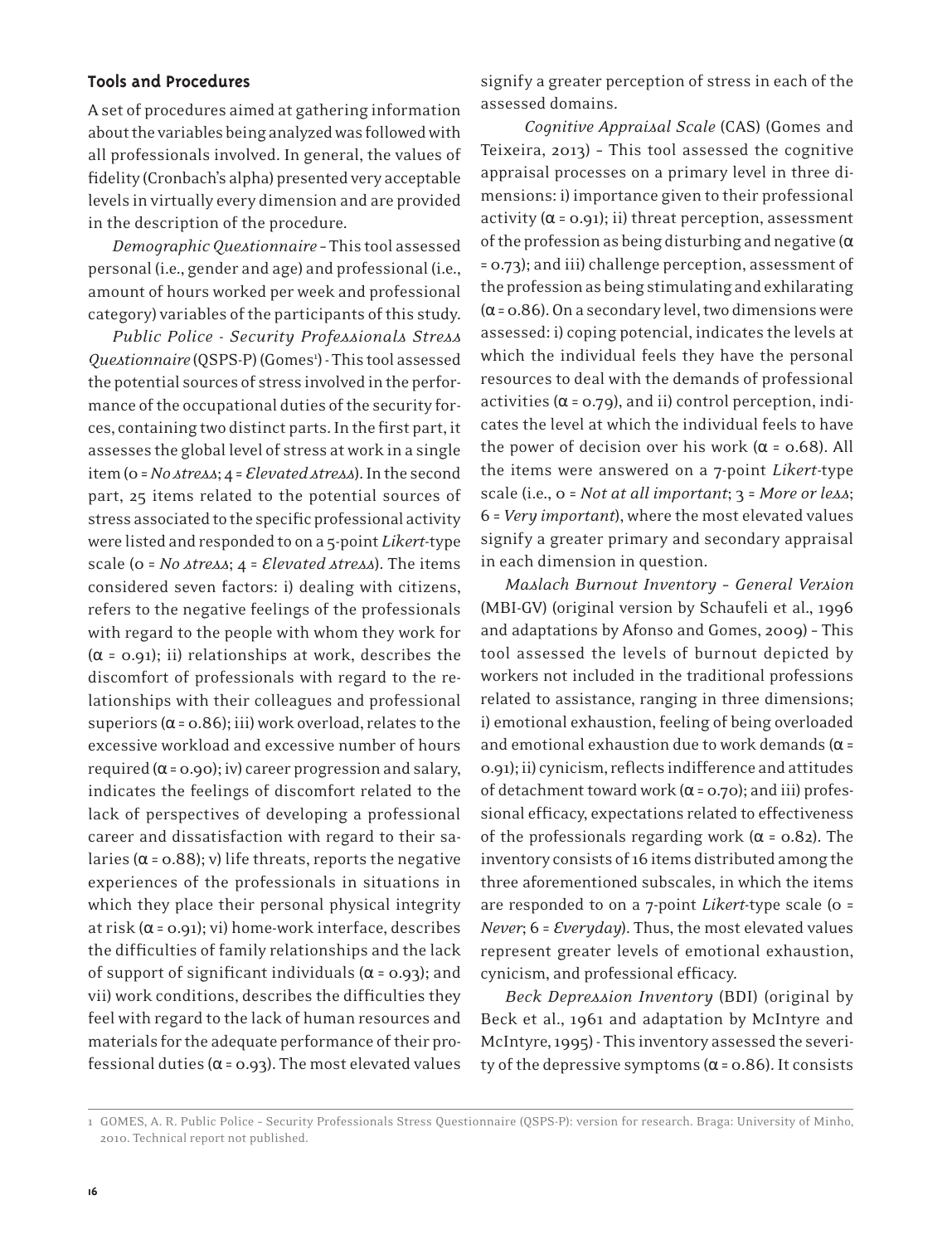of 21 items, each one with four statements organized in accordance to the seriousness of the symptom, ranging from 0 (corresponding to not serious at all) up to three (corresponding to serious). The global value varies between 0 (without depressive symptomatology) and 63 (with depressive symptomatology).

#### **Procedure**

This study was granted formal approval in writing from the institution where the data was collected, which is in accordance with the internal policies of the Centre for Research in Psychology of the university to which the authors of this work belong. Therefore, national and European regulations that govern investigations related to human beings and the management of personal data collected from participants in this study were duly followed. Following the definition of an adequate calendar for the collection of data within the institution being analyzed in this study, an appraisal protocol, which included an introduction letter addressed to the participants regarding the objectives and implications of the research, emphasizing the voluntary nature of the study, and the confidentiality of the replies obtained, was distributed. The appraisal protocol was distributed in 2011 to 200 professionals, of which 196 questionnaires were returned and considered valid for the present study, representing a participation rate of 98%.

## **Results**

For the purpose of analysis and statistical processing of data, the *Statistical Package for Social Sciences* (SPSS version 18.0) program was used. Next, we describe the procedures performed.

#### **Descriptive statistics of the variables being studied**

Starting from the global levels of stress experienced by professionals upon performing their professional activities, it is important to highlight that 45.9% indicated a moderate level of stress and 28.1% described their activities as being very stressful (joining the values "very" and "elevated" stress of the *Likert* scale). The stress factors that cause the greatest discomfort among professionals are related to work conditions, home-work interface, and their dealing with citizens.

Regarding the levels of burnout and following Gomes and collaborators (2010) indications, the obtained data indicated that 1.3% of professionals had complaints regarding emotional exhaustion, followed by 4.9% with problems regarding cynicism and 4.1% with low professional efficacy. None of the participants in the present study admitted to problem occurrences in all three areas.

Regarding depressive symptomatology, and within a global perspective of the sample, we noticed that  $16.8\%$  ( $n = 33$ ) of the professionals presented low or moderate symptoms of depression and 83.2% (*n* = 163) did not present any problems at this level.

## **Differences in the variables due to personal and professional characteristics**

The objective of this analysis was to test the differences in the dimensions analyzed by the appraisal tools (dependant variables) with regard to a few personal and professional characteristics of the samples (independent variables). In order to do so, five analysis groups were constituted on the basis of the dimension of the collected sample and interest for the research in this specific subject area: marital status (single and married), physical exercise (involvement or not in regular physical activities), context of professional duties (majority of work within the facilities or outside), number of hours worked per week (works more or less than 40 hours per week), and professional category (soldier, corporal, or sergeant).

Next, the conditions for the application of the parametric tests were evaluated, and no problems were perceived. Whenever assumptions of normality were not guaranteed, a comparative analysis of the results of the parametric tests and corresponding nonparametric tests was performed, following the indications of Fife-Schaw (2006). In these cases, the conclusions of both tests were the same.

Regarding the procedure of data processing, a t- -test for independent samples or a *one-way* analysis of variance (ANOVA) was performed as appropriate, followed by *post-hoc* comparisons with Scheffé test (on unidimensional instruments) and multivariate analysis of variance (MANOVA) (on multidimensional instruments). Table 1 presents the results of all the dimensions in which significant values were verified.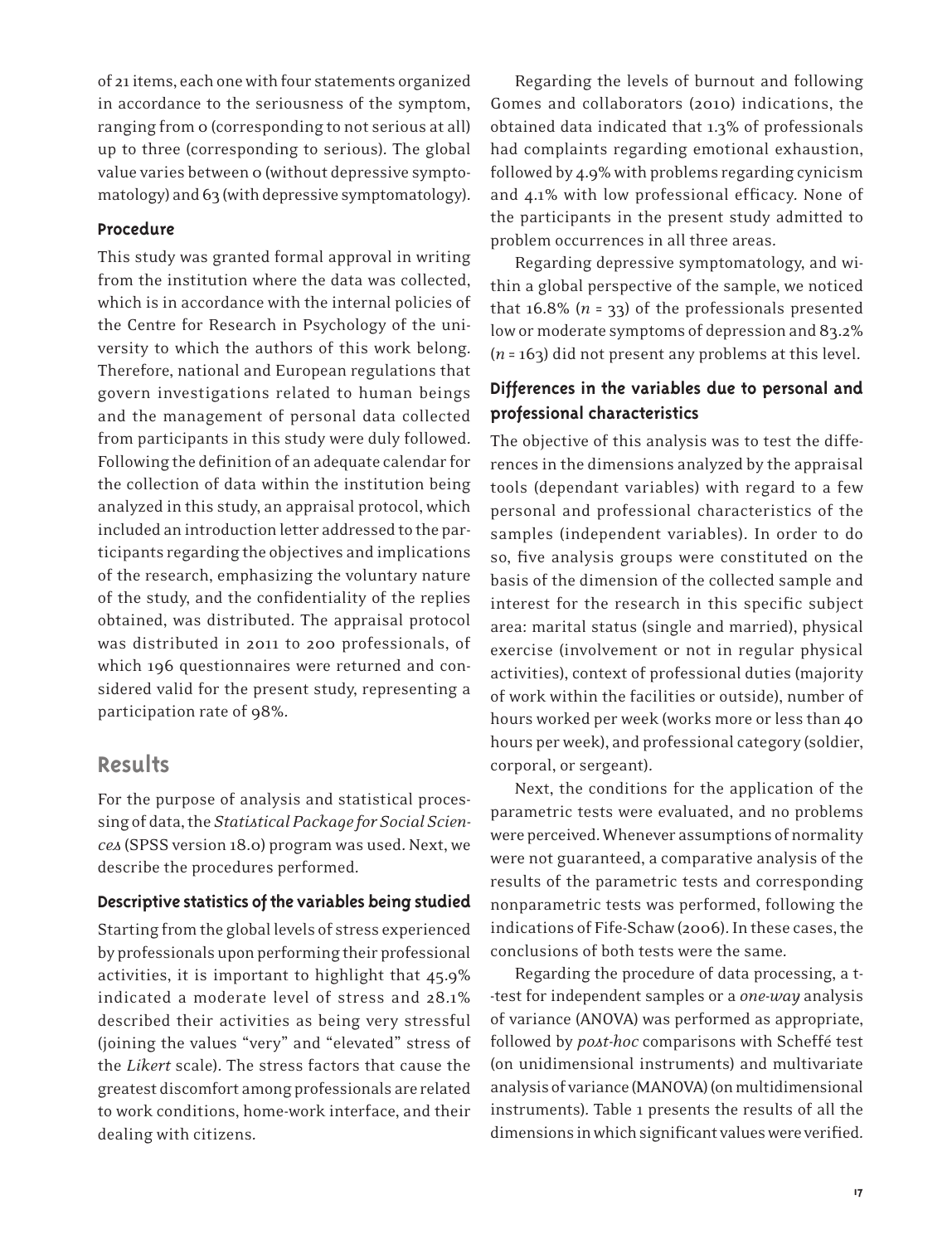Starting with the comparison regarding the marital status, it was perceived that those who were married presented greater stress related to work overload, career progression, and salary and with regard to home-work interface as well as greater levels in the category of threat perception at work.

The comparison with regard to physical exercise showed that professionals with active lifestyles viewed their work as being more challenging and possessed a greater coping potencial. Similarly, they presented less emotional exhaustion and lower depressive symptomatology.

Regarding the context of performing their professional duties, the results were very clear, indicating that the professionals, who performed their duties primarily outside the facilities (such as patrol activities), presented greater stress levels on five of the areas assessed by QSPS-P, assessed their profession more negatively (greater threat perception and lower challenge perception, confrontation, and control), showed greater emotional exhaustion and cynicism, and greater depressive symptomatology.

The number of hours worked per week indicated that higher workloads represented greater stress associated to work overload and home-work interface; however, in contrast, it implied a greater control perception regarding work.

For the last set of comparisons, corporals showed higher levels of stress related to the pressures of work overload than those indicated by sergeants. Regarding cognitive appraisal, soldiers presented a lower coping potencial and control compared with sergeants. In the case of burnout, both soldiers and corporals presented greater emotional exhaustion and cynicism than that perceived for sergeants. With respect to depressive symptomatology, the corporals indicated having greater problems compared with sergeants.

### **Differences in the variables regarding cognitive appraisal**

In this section, it was possible to observe the existence of differences in the experiences of stress, burnout, and depressive symptomatology (dependent variables) with regard to primary and secondary cognitive appraisals (independent variables).

The analysis procedure was defined on the basis of the process of facing stress. In other words, the dimension of importance in CAS served to limit the database only to include the participants who assessed their work as being minimally significant, in view of the fact that all processes of facing stress are dependent on the importance granted by the person to the situation in question (Lazarus, 1999). Thus, following indications of previous studies, the "cut-off" line was established as being a value equal or smaller than two to remove participants from the following analysis (Gomes and Teixeira, 2013). Following this verification, the following comparison groups were constituted: low and high threat perception, low and high challenge perception, low and high coping potencial, and low and high control.

Note that the same analysis assumptions and comparisons as the assessments performed previously were followed. Table 2 presents the results of all areas in which significant values were verified.

For the comparison regarding the acknowledgement of threat perception, the data demonstrated that the professionals who assessed their work as being more threatening revealed a greater stress level in all the factors assessed by QSPS-P, greater burnout in all areas assessed in the burnout inventory, and greater depressive symptomatology.

Regarding the challenge perception, the professionals who assessed their activities as being less challenging were the ones who presented a greater level of occupational stress in all areas of QSPS-P. Similarly, these professionals also presented greater emotional exhaustion and cynicism and greater depressive symptomatology.

The third set of analysis compared the coping potencial. In this case, the professionals with the lowest coping potencial presented the greatest stress levels in five of the areas assessed by QSPS-P, greater emotional exhaustion, lower professional efficacy, and greater depressive symptomatology.

Finally, regarding control, it was observed that the professionals with the lowest levels in this area also presented the highest occupational levels in six of the areas of QSPS-P, greater burnout in all the assessed areas, and greater depressive symptomatology.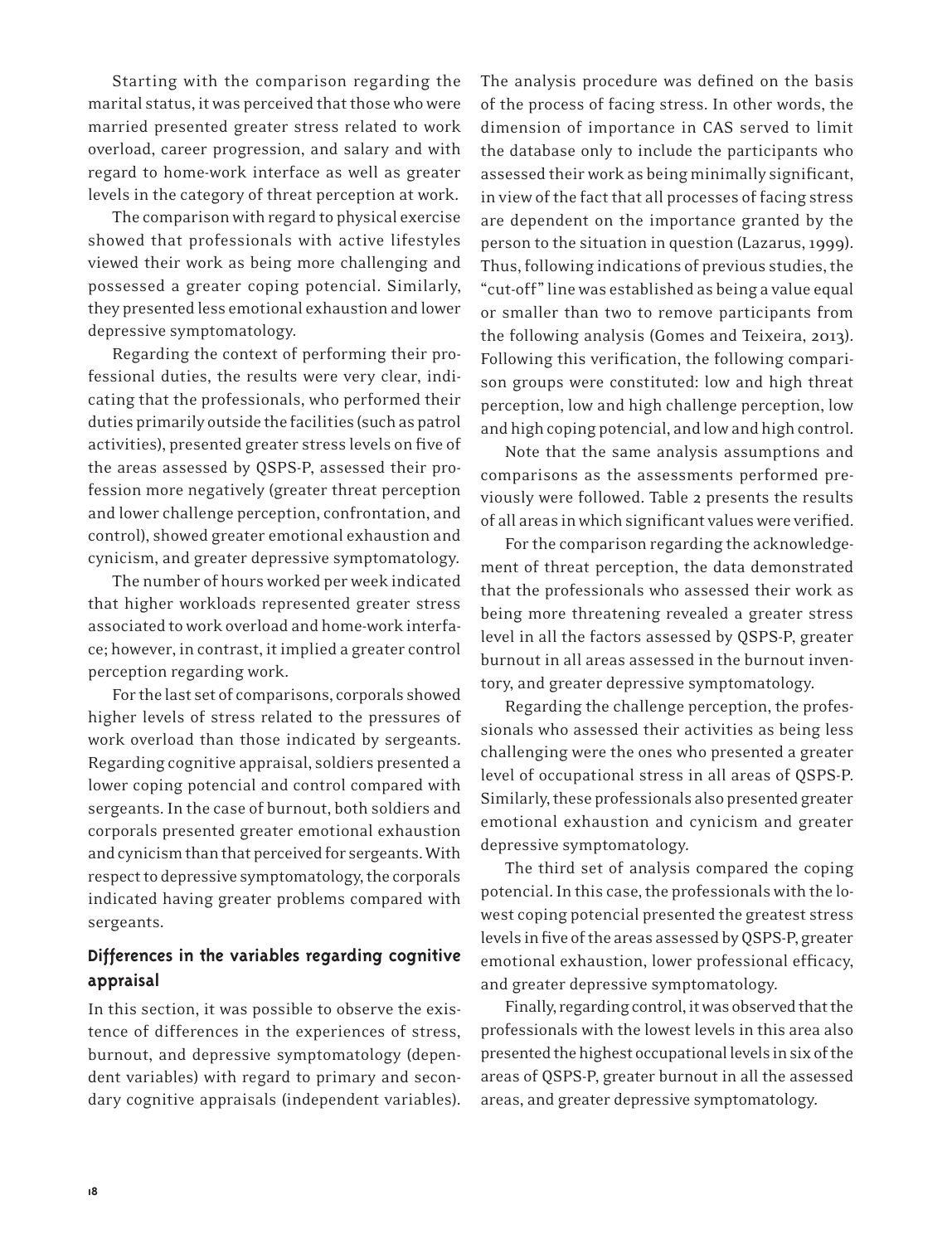## **Table 1 - Significant differences as a function of personal and professional characteristics of the sample**

| VARIABLES                                                   | Single             |                  | Married                  |                   |         |                     |
|-------------------------------------------------------------|--------------------|------------------|--------------------------|-------------------|---------|---------------------|
|                                                             | M(SD)              | (N)              | M(SD)                    | (N)               | D.f.    | F.                  |
| OSPS-P: Work overload                                       | 2.06(0.98)         | (43)             | 2.45(0.96)               | (135)             | (1,176) | $5.19*$             |
| QSPS-P: career progression and salary                       | $1.94$ (1.16)      | (43)             | 2.27(1.09)               | (135)             | (1,176) | $2.97$ <sup>+</sup> |
| QSPS-P: home-work interface                                 | 2.26(1.28)         | (43)             | 2.61(1.03)               | (135)             | (1,176) | $3.27$ <sup>+</sup> |
| CAS: threat perception                                      | 1.93(1.14)         | (39)             | 2.44(1.24)               | (127)             | (1,164) | $5.30*$             |
|                                                             | <b>Exercise</b>    |                  | Do not exercise practice |                   |         |                     |
|                                                             | M(SD)              | (N)              | M(SD)                    | (N)               | D.f.    | F/t                 |
| CAS: challenge perception                                   | 4.46(1.19)         | (133)            | 3.78(1.34)               | (43)              | (1,174) | $9.89***$           |
| CAS: coping potencial                                       | 4.71(0.76)         | (133)            | 4.39(0.91)               | (43)              | (1,174) | $5.19*$             |
| MBI-GV: Emotional exhaustion                                | 1.81(1.45)         | (149)            | 2.35(1.62)               | (46)              | (1,193) | $4.56*$             |
| <b>BDI: Total</b>                                           | 4.38 (5.43)        | (150)            | 6.71(5.63)               | (46)              | 194     | $-2.52*$            |
|                                                             | Work within        |                  | Work abroad              |                   |         |                     |
|                                                             | M(SD)              | (N)              | M(SD)                    | (N)               | D.f.    | F/t                 |
| QSPS-P: Work overload                                       | 2.20(1.09)         | (86)             | 2.52 (0.93)              | (103)             | (1,187) | $5.04*$             |
| QSPS-P: career progression and salary                       | 2.00(1.08)         | (86)             | 2.37(1.14)               | (103)             | (1,187) | $5.41*$             |
| QSPS-P: life threats                                        | 1.96(1.02)         | (86)             | $2.62$ (1.11)            | (103)             | (1,187) | 17.33 ***           |
| QSPS-P: home-work interface                                 | 2.27(1.08)         | (86)             | 2.77(1.08)               | (103)             | (1,187) | $10.31***$          |
| QSPS-P: work conditions                                     | 2.41(1.06)         | (86)             | $2.68$ ( $1.06$ )        | (103)             | (1,187) | $2.99^{+}$          |
| CAS: threat perception                                      | $1.85$ ( $1.10$ )  | (78)             | 2.67(1.27)               | (97)              | (1,173) | $20.23***$          |
| CAS: challenge perception                                   | 4.56(1.02)         | (78)             | 4.05(1.38)               | (97)              | (1,173) | $7.37***$           |
| CAS: coping potencial                                       | 4.81(0.81)         | (78)             | 4.49(0.79)               | (97)              | (1,173) | $6.75*$             |
| CAS: Control                                                | 4.08(0.99)         | (78)             | $3.67$ (1.22)            | (97)              | (1,173) | $5.60*$             |
| MBI-GV: Emotional exhaustion                                | 1.70(1.21)         | (88)             | 2.15(1.69)               | (106)             | (1,192) | $4.25$ *            |
| MBI-GV: Cynicism                                            | $1.57$ ( $1.16$ )  | (88)             | 1.94(1.30)               | (106)             | (1,192) | $4.24$ *            |
| <b>BDI: Total</b>                                           | 3.79(4.49)         | (89)             | 5.93(6.17)               | (106)             | 193     | $-2,72$ **          |
| Work for 40 h per month<br>Work for more than 40 h per week |                    |                  |                          |                   |         |                     |
|                                                             | M(SD)              | (N)              | M(SD)                    | (N)               | D.f.    | F/t                 |
| QSPS-P: Work overload                                       | 2.00 (0.98)        | (66)             | 2.57(0.95)               | (120)             | (1,184) | $14.81***$          |
| QSPS-P: home-work interface                                 | $2.34$ (1.17)      | (66)             | 2.63(1.07)               | (120)             | (1,184) | $2.90+$             |
| CAS: Control                                                | $3.64$ (1.37)      | (57)             | 3.98(1.02)               | (n <sub>5</sub> ) | (1,170) | $3.35^{+}$          |
|                                                             | Soldier            | Corporal         | Sergeant                 |                   |         |                     |
|                                                             | M(SD)              | (N)              | M(SD)                    | (N)               | D.f.    | F/t                 |
| QSPS-P: Work overload                                       | 2.46 (0.87) (88)   | 2.52(1.04)(73)   | 1.91(0.87)               | (20)              | (2,178) | $3.37$ *            |
| CAS: coping potencial                                       | 4.50 (0.75) (79)   | 4.60 (0.88) (68) | 5.06 (0.76)              | (20)              | (2,164) | $3.80*$             |
| CAS: Control                                                | $3.55$ (1.26) (79) | 3.93(1.03)(68)   | 4.48 (0.72)              | (20)              | (2,164) | $6.02***$           |
| MBI-GV: Emotional exhaustion                                | 2.06 (1.57) (90)   | 2.06(1.53)(73)   | 1.20(1.02)               | (21)              | (2,183) | $3.00+$             |
| MBI-GV: Cynicism                                            | 1.81(1.17)(90)     | 1.88(1.37)(75)   | 1.18(1.08)               | (21)              | (2,183) | $2.70+$             |
| <b>BDI: Total</b>                                           | 4.67(5.24)(90)     | 6.22(6.27)(75)   | 2.42(2.95)               | (21)              | (2,184) | $4.32*$             |

+ P < 0.10; \*p < 0.05; \*\*p < 0.01; \*\*\*p < 0.001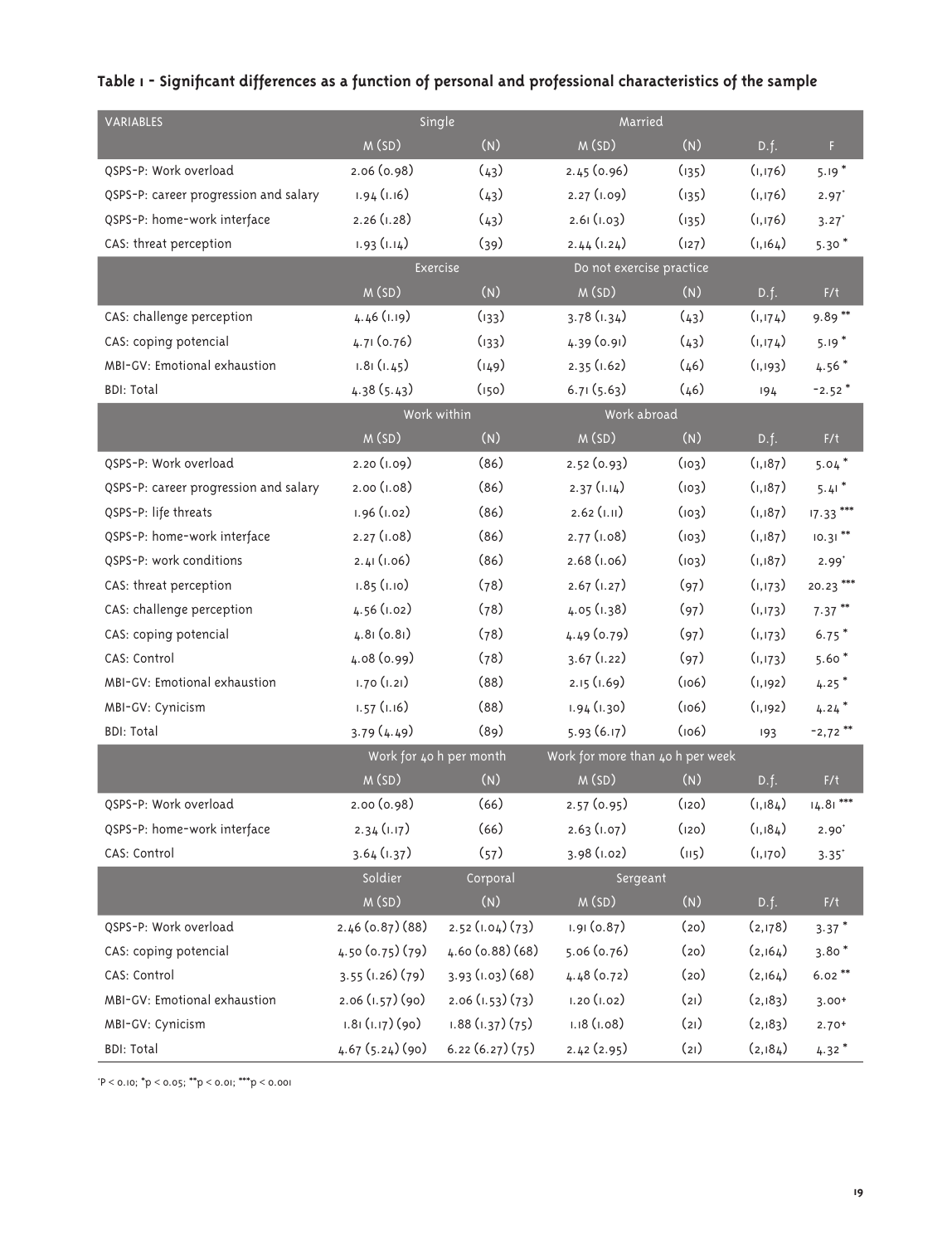## **Associations among primary and secondary cognitive appraisals**

In the process of cognitive appraisal, we observed the existence of associations between measures of primary (i.e., threat perception and challenge perception) and secondary (i.e., coping potencial and control) cognitive appraisals using the chi-square test, given the transformation of the CAS dimensions into categorical variables (i.e., high and low levels in each factor).

Therefore, first, the results show a significant association between threat perception and coping potencial  $(\chi^2)$  (1) = 11.38,  $p <$  0.01), indicating that professionals with high threat perception mostly tended to consider their activity with less coping potencial (72.7%), whereas the group with low threat perception mostly tended to perceive an elevated coping potencial (70%).

In this same sense, the association between threat perception and control was significant  $(\chi^2(1) = 5.66,$ *p* < 0.05), indicating that participants who rated their activity as being of high threat perception mostly belonged to the group that recorded less control (66.7%) and the low-threat group mostly belonged to the group with high control (71.4%).

The association between the dimensions of challenge perception and confrontation was significant  $(\chi^2)$  (1) = 21.12,  $p <$  0.001), indicating that the group that assessed their activity as being of high challenge perception tended to primarily perceive a high coping potencial (72.3%), whereas the group specifying low challenge perception primarily tended to perceive a low coping potencial (93.8%).

Finally, the association between dimensions of challenge perception and control was significant (*χ<sup>2</sup>* (1) = 27.83, *p* < 0.001), in which participants who rated their activities as high challenge perceptionmostly reflected high control (86.7%), whereas the group that rated it as low challenge perception mostly reflected a lower control over their professional activities (93.8%).

#### **Predictor Variables of burnout experience**

For the last set of analysis, we attempted to understand which dimensions of stress and cognitive appraisal (CAS) would best predict the burnout experience (in its three dimensions). In order to do so, hierarchical regression analyses were performed ("enter" method), simultaneously observing the ab-

sence of problems in the multicollinearity indicators (levels of tolerance, variance inflation factor, and condition index) and the absence of autocorrelations (Durbin-Watson).

The predictor variables (levels of stress and primary and secondary cognitive appraisals) were included in the model in the order of importance with regard to the explanation of the predictor variable (level of burnout) (see Table 3).

Therefore, starting with emotional exhaustion, this was defined by greater levels of stress associated to relationships at work and work overload. On the other hand, emotional exhaustion was indicated by a greater perception of threat and lower challenge perception. The levels of secondary cognitive appraisals were not indicators of emotional exhaustion.

Regarding cynicism, this level was explained by greater levels of stress associated with problems in relationships at work. On the other hand, it was indicated by a greater perception of threat and lower challenge perception. Regarding the secondary cognitive appraisal, cynicism was a predictor of greater coping potencial (although in this case, the differences were marginally significant).

In this analysis, it was necessary to remove an outlier from the performed analysis. Regarding predictors of professional efficacy, the levels of stress did not prove to be significant. However, the same was not true for the primary cognitive appraisal because the tendency for low professional efficacy was predicted by lower perceived threat and greatest challenge perception. Similarly, low professional efficacy was predicted by greater coping potencial and greater perceived control about work. In this analysis, five outliers of the performed analysis were removed.

## **Discussion**

This study aimed and targeted five inter-related goals. Therefore, we proceeded to analyze the experience of the participants with regard to stress, burnout, and depressive symptomatology (first goal). Then, we observed the importance of the cognitive appraisal processes with regard to stress, burnout, and depressive symptomatology (second, third, and fourth objectives). Finally, we tested the predictor variables of burnout experience.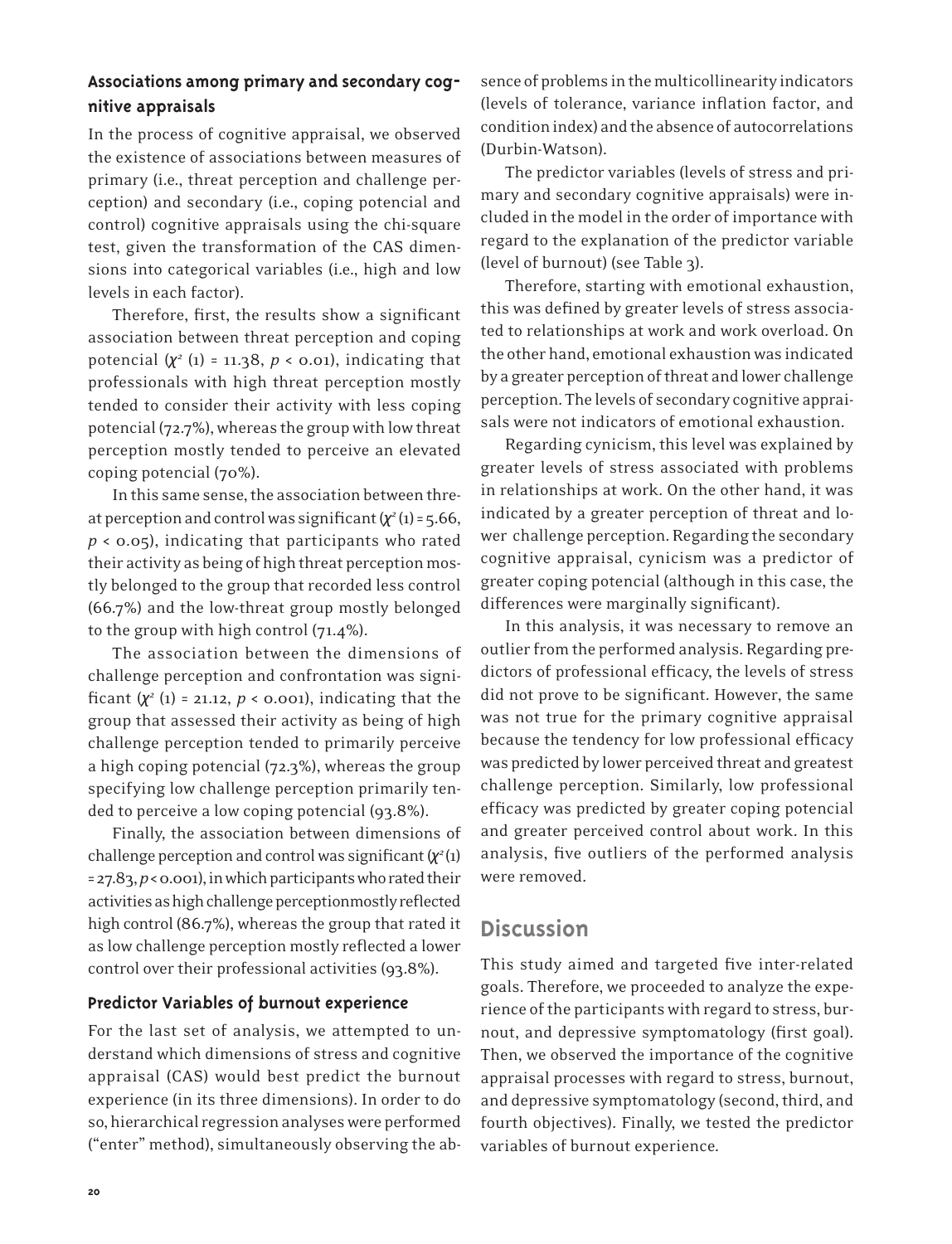## **Table 2 - Differences in psychological dimensions as a function of the processes of cognitive assessment**

| VARIABLE                              | Low threat<br>High threat   |      |                    |      |         |                        |  |
|---------------------------------------|-----------------------------|------|--------------------|------|---------|------------------------|--|
|                                       | M(SD)                       | (N)  | M(SD)              | (N)  | D.f.    | F/t                    |  |
| QSPS-P: dealing with citizens         | 2.91(1.03)                  | (44) | 2.96(0.72)         | (43) | (1, 85) | 16.06 ***              |  |
| QSPS-P: relationships at work         | 1.38(0.93)                  | (44) | 2.40(0.66)         | (43) | (1, 85) | 33.91***               |  |
| QSPS-P: Work overload                 | 1.73(1.05)                  | (44) | 2.97(0.74)         | (43) | (1, 85) | 39.85***               |  |
| QSPS-P: career progression and salary | 1.67(1.31)                  | (44) | 2.87(0.83)         | (43) | (1, 85) | 25.66 ***              |  |
| QSPS-P: life threats                  | 1.58(1.12)                  | (44) | 3.01(0.97)         | (43) | (1, 85) | 39.76 ***              |  |
| QSPS-P: home-work interface           | 1.85(1.24)                  | (44) | 3.22(0.71)         | (43) | (1, 85) | 39.05 ***              |  |
| QSPS-P: work conditions               | 2.06(1.28)                  | (44) | 3.26(0.66)         | (43) | (1, 85) | $30.03***$             |  |
| MBI-GV: Emotional exhaustion          | 1.02(0.84)                  | (46) | 2.96(1.52)         | (43) | (1, 87) | $55.51***$             |  |
| MBI-GV: Cynicism                      | 1.18(1.06)                  | (46) | 2.48(1.30)         | (43) | (1, 87) | 26.59 ***              |  |
| MBI-GV: professional efficacy         | 5.20(0.91)                  | (46) | $4.54$ (1.07)      | (43) | (1, 87) | $9.70***$              |  |
| <b>BDI: Total</b>                     | 2.44(2.82)                  | (47) | 8.44(7.00)         | (43) | 88      | $-5,41***$             |  |
|                                       | Low challenge               |      | High challenge     |      |         |                        |  |
|                                       | M(SD)                       | (N)  | M(SD)              | (N)  | D.f.    | F/t                    |  |
| QSPS-P: dealing with citizens         | 2.83(0.98)                  | (40) | 2.20(1.10)         | (40) | (1, 78) | $7.28$ **              |  |
| QSPS-P: relationships at work         | 2.08(0.90)                  | (40) | 1.42(0.95)         | (40) | (1, 78) | $10.02$ **             |  |
| QSPS-P: Work overload                 | 2.84(0.84)                  | (40) | 1.85(1.26)         | (40) | (1, 78) | $17.03***$             |  |
| QSPS-P: career progression and salary | 2.60(1.12)                  | (40) | 1.70 (1.28)        | (40) | (1, 78) | $11.18***$             |  |
| QSPS-P: life threats                  | 2.57(1.20)                  | (40) | 1.92(1.26)         | (40) | (1, 78) | $5.23*$                |  |
| QSPS-P: home-work interface           | 3.08(0.97)                  | (40) | 2.09(1.29)         | (40) | (1, 78) | $14.92***$             |  |
| QSPS-P: work conditions               | 2.83(0.91)                  | (40) | 2.37(1.37)         | (40) | (1, 78) | $3.14$ *               |  |
| MBI-GV: Emotional exhaustion          | 2.96(1.66)                  | (42) | 1.17(1.29)         | (40) | (1, 80) | 29.55 ***              |  |
| MBI-GV: Cynicism                      | 2.66(1.37)                  | (42) | 1.39(1.30)         | (40) | (1, 80) | $18.23***$             |  |
| <b>BDI: Total</b>                     | 7.97(6.09)                  | (42) | 3.20(5.70)         | (40) | 80      | $3.66***$              |  |
|                                       | Low confrontation           |      | High confrontation |      |         |                        |  |
|                                       | M(SD)                       | (N)  | M(SD)              | (N)  | D.f.    | F/t                    |  |
| QSPS-P: dealing with citizens         | 2.73 (0.78)                 | (47) | 2.4(1.00)          | (93) | (1,138) | $4.11*$                |  |
| QSPS-P: relationships at work         | 2.02(0.91)                  | (47) | 1.63(0.96)         | (93) | (1,138) | $5.17*$                |  |
| QSPS-P: Work overload                 | 2.69(0.74)                  | (47) | 2.12(1.09)         | (93) | (1,138) | $10.30***$             |  |
| QSPS-P: career progression and salary | 2.35(1.02)                  | (47) | 1.96(1.18)         | (93) | (1,138) | $3.68*$                |  |
| QSPS-P: life threats                  | 2.51(1.06)                  | (47) | 2.08(1.13)         | (93) | (1,138) | $4.74$ *               |  |
| QSPS-P: home-work interface           | 2.89(0.87)                  | (47) | 2.22(1.20)         | (93) | (1,138) | $11.24$ <sup>**</sup>  |  |
| MBI-GV: Emotional exhaustion          | 2.61(1.60)                  | (48) | 1.55(1.36)         | (94) | (1,140) | $16.95***$             |  |
| MBI-GV: professional efficacy         | 4.35 (1.05)                 | (48) | 5.05(1.13)         | (94) | (1,140) | $12.77$ <sup>***</sup> |  |
| <b>BDI: Total</b>                     | 6.77(5.83)                  | (49) | 3.77(5.33)         | (94) | 4       | $3.09***$              |  |
|                                       | Low control<br>High control |      |                    |      |         |                        |  |
|                                       | M(SD)                       | (N)  | M(SD)              | (N)  | D.f.    | F/t                    |  |
| QSPS-P: dealing with citizens         | 2.85(0.72)                  | (37) | 2.18(1.12)         | (41) | (1,76)  | $9.50***$              |  |
| QSPS-P: relationships at work         | 2.19(1.05)                  | (37) | 1.43(0.81)         | (41) | (1,76)  | $12.76$ **             |  |
| QSPS-P: Work overload                 | 2.69(0.73)                  | (37) | 1.98(1.22)         | (41) | (1,76)  | $9.52***$              |  |
| QSPS-P: career progression and salary | 2.50(1.02)                  | (37) | 1.81(1.21)         | (41) | (1,76)  | $7.08*$                |  |
| QSPS-P: life threats                  | $2.64$ (1.02)               | (37) | 2.09 (1.26)        | (41) | (1,76)  | $4.43*$                |  |
| QSPS-P: home-work interface           | 2.98 (0.77)                 | (37) | 2.09(1.35)         | (41) | (1,76)  | $12.24$ **             |  |
| MBI-GV: Emotional exhaustion          | 2.57(1.56)                  | (39) | $1.19$ ( $1.11$ )  | (41) | (1,78)  | $20.71***$             |  |
| MBI-GV: Cynicism                      | 2.32(1.36)                  | (39) | 1.49(1.31)         | (41) | (1,78)  | $7.78***$              |  |
| MBI-GV: professional efficacy         | $4.27$ (1.11)               | (39) | $5.14$ (1.22)      | (41) | (1,78)  | $II.02$ **             |  |
| <b>BDI: Total</b>                     | 6.28(5.12)                  | (39) | 3.15(4.37)         | (41) | 78      | $2.95***$              |  |

+ P < 0.10; \*p < 0.05; \*\*p < 0.01; \*\*\*p < 0.001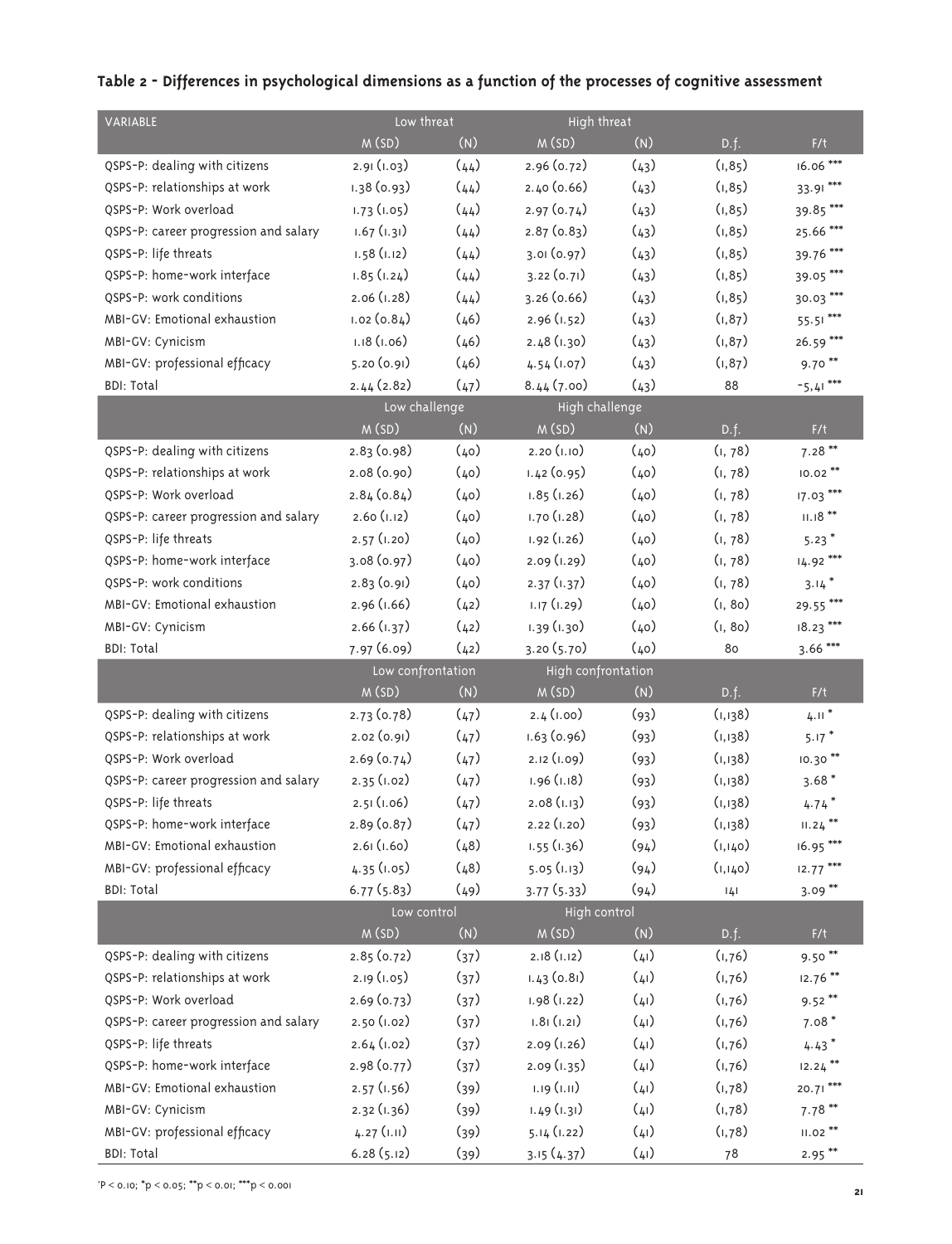Starting with the first objective, two aspects need to be highlighted.

First, the values of stress, burnout, and depressive symptomatology revealed the emotional demands of this profession. Therefore, almost 30% of the professionals described their activity as being very stressful, a value below that of other studies in this area (Maslach-Pines and Keinan, 2006; Afonso and Gomes, 2009) but within the levels found by Deschamps and collaborators (2003) with professionals of the French police (33%). Within the stress factors that can contribute to this result, it was possible to observe a connection with literature in the field, specifically with regard to home-work interface (Burke and Mikkelson, 2006; Richardsen et al., 2006), dealing with citizens (Kop et al., 1999), and poor work conditions and work overload (Deschamps et al., 2003). Regarding the predictors of burnout, the level of exhaustion was the most prevalent (13.3%), followed by cynicism (4.9%) and low professional efficacy (4.1%). These results confirm the pattern shown by Afonso and Gomes (2009) with professionals of the Portuguese military, but interestingly, in a study by Kop and collaborators (1999) with professionals of the German police (1999), the dimensions of cynicism and lack of personal accomplishment (effectiveness) stood out. Regarding depressive symptomatology, the results demonstrated that 16.8% of professionals experienced some degree of symptomatology. These results are higher than those found in the study by Santos and Queiroz (2008) for the Portuguese police, which revealed that 4.6% of professionals had problems at this level.

Second, the analysis of differences in the experiences of stress, burnout, and depressive symptomatology showed a worse adjustment toward work in married professionals, in those who did not exercise, in those who performed their activities primarily outdoors, in those who worked more hours per week, and in those who ranked in lower occupational categories. In general, there are studies that highlight the importance of some of these variables within the work context, such as marital status (Dechamps et al., 2003), active lifestyles (Ogden, 2004), the number of weekly hours worked (Burke and Mikkelsen, 2006; Gonzalo et al., 2010), and educational background (Afonso and Gomes, 2009).

Regarding the importance of the cognitive appraisal processes in the experiences of stress, burnout, and depressive symptomatology (second, third, and fourth goals), it is important to highlight the key role of primary and secondary appraisals in adjusting these professionals to work. Professionals who rated their activity as more threatening, less challenging, and showed less coping potencial and control over work were those who usually experienced higher stress, burnout, and depressive symptomatology. On the other hand, it is also important to highlight the relationship established between the primary and secondary appraisals, in view of the fact that, as expected, the professionals who perceived a greater threat and lower challenge tended to primarily experience a lower coping potencial and lower control over their work. These results confirm the assumptions proposed in Lazarus and collaborators (Lazarus and Folkman, 1984; Lazarus, 1991) transactional perspective, and the data from this study suggests its applicability to the study of stress in the occupational context. Moreover, the effects of the processes of cognitive appraisal were not only noticeable with regard to the experience of stress but also had effects over two indicators of "extreme" psychological distress, which were the cases of burnout and depressive symptomatology.

For the fifth and last objective of this study, regarding the predictors of the experience of burnout, the regressive analyses allowed us to verify that the dimension of emotional exhaustion was the variable with the greatest percentage of variance explained (50%), followed by cynicism (31%) and professional efficacy (16%). These results corroborate data from other studies in which emotional exhaustion, besides being the most prevalent, achieves higher levels of variance explained (Gomes and collaborators 2009, Gomes et al., 2010). On the other hand, it is important to note that the dimensions of stress were predictors of emotional exhaustion and cynicism but not of professional efficacy, which presupposes that this dimension of the experience of burnout does not respond in the same way when exposed to occupational stress. Yet the processes of primary cognitive appraisal were cross-sectioned regarding the explanation of the three dimensions of burnout, but curiously, the secondary appraisal process again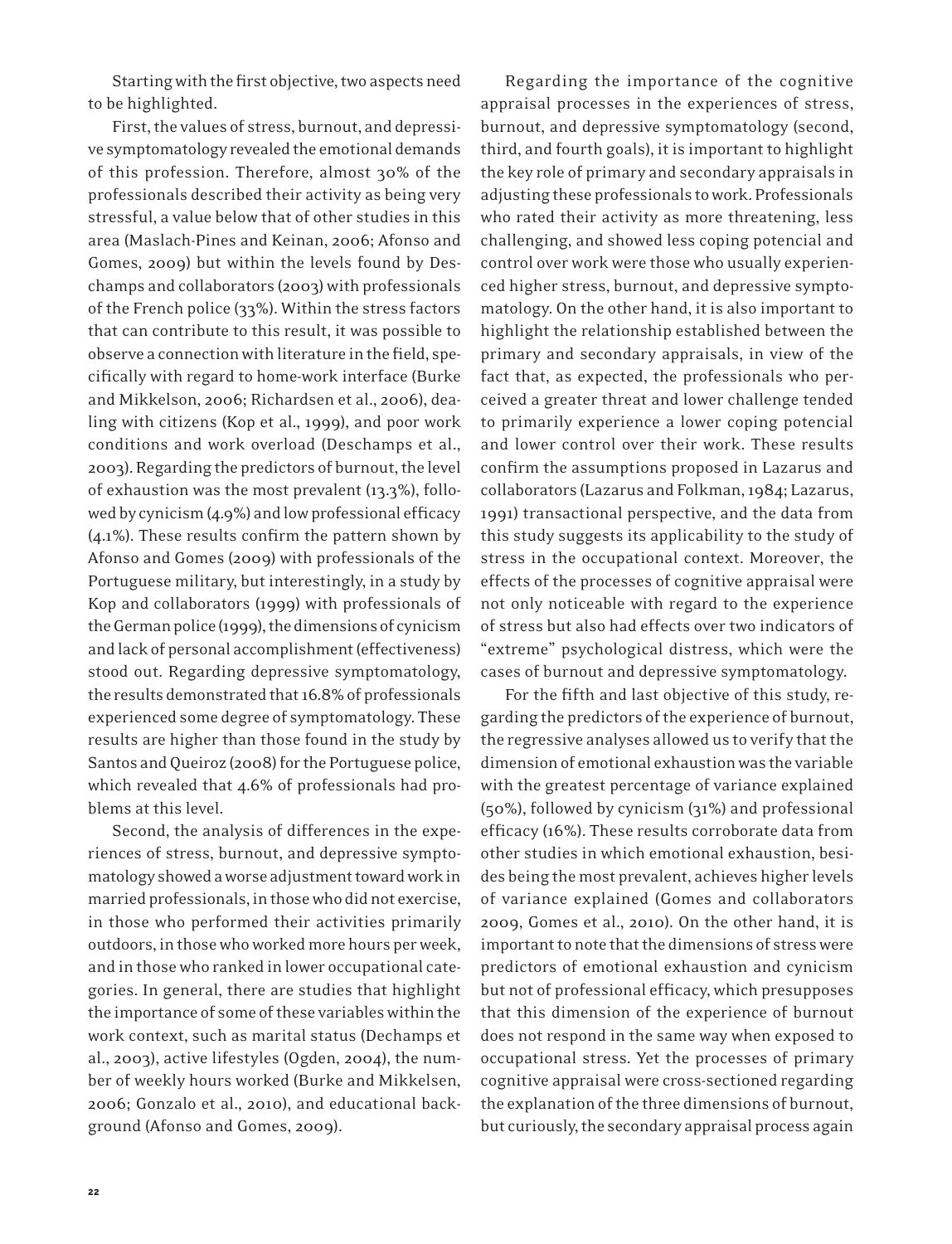## **Table 3 - Regression models for the prediction of the dimensions of burnout**

| <b>Emotional Exhaustion</b>             | R <sub>2</sub> (R <sub>2</sub> Ajust.) | $\bar{F}$              | Î         | $\cal T$       |
|-----------------------------------------|----------------------------------------|------------------------|-----------|----------------|
| Block I - QSPS: Dimensions of stress    | 0.46(0.43)                             | (7.161)<br>$19.25***$  |           |                |
| relationships at work                   |                                        |                        | 0.22      | $2.87***$      |
| Work overload                           |                                        |                        | 0.35      | $3.54***$      |
| Block 2 - CAS: Primary assessment       | 0.53(0.50)                             | (9.159)<br>$19.72***$  |           |                |
| threat perception                       |                                        |                        | 0.20      | $2.75***$      |
| challenge perception                    |                                        |                        | $-0.21$   | $-3.47***$     |
| Block 3 - CAS: Secondary assessment     | 0.53(0.50)                             | (11.157)<br>$16.06***$ |           |                |
| coping potencial                        |                                        |                        | $-0.04$   | $-0.58$ N.S.   |
| Control                                 |                                        |                        | 0.03      | $-0.41$ N.S.   |
| Cynicism                                | R <sub>2</sub> (R <sub>2</sub> Ajust.) | $\bar{F}$              | $\hat{I}$ | $\overline{I}$ |
| Block $I - QSPS$ : Dimensions of stress | 0.25(0.21)                             | (7.160)<br>$7.48***$   |           |                |
| relationships at work                   |                                        |                        | 0.27      | $2.96***$      |
| Block 2 - CAS: Primary assessment       | 0.34(0.31)                             | (9.158)<br>$9.16***$   |           |                |
| threat perception                       |                                        |                        | 0.23      | $2.77***$      |
| challenge perception                    |                                        |                        | $-0.24$   | $-3.32***$     |
| Block 3 - CAS: Secondary assessment     | 0.36(0.31)                             | (11.156)<br>$7.88***$  |           |                |
| coping potencial                        |                                        |                        | 0.14      | $1.72^{+}$     |
| Control                                 |                                        |                        | $-0.08$   | $-1.08$ N.S.   |
| Professional efficacy                   | R <sub>2</sub> (R <sub>2</sub> Ajust.) | $\overline{F}$         | Î         | $\overline{I}$ |
| Block $I - QSPS$ : Dimensions of stress | 0.05(0.00)                             | (7.156)<br>1.04 N.S.   |           |                |
| Block 2 - CAS: Primary assessment       | 0.13(0.08)                             | (9.154)<br>$2.61***$   |           |                |
| threat perception                       |                                        |                        | $-0.26$   | $-2.65***$     |
| challenge perception                    |                                        |                        | 0.20      | $2.35*$        |
| Block 3 - CAS: Secondary assessment     | 0.21(0.16)                             | (11.152)<br>$3.73***$  |           |                |
| coping potencial                        |                                        |                        | 0.20      | $2.23*$        |
| Control                                 |                                        |                        | 0.23      | $2.57*$        |

N. S.: not significant; + p < 0.10; \*p < 0.05; \*\*p < 0.01; \*\*\*p < 0.001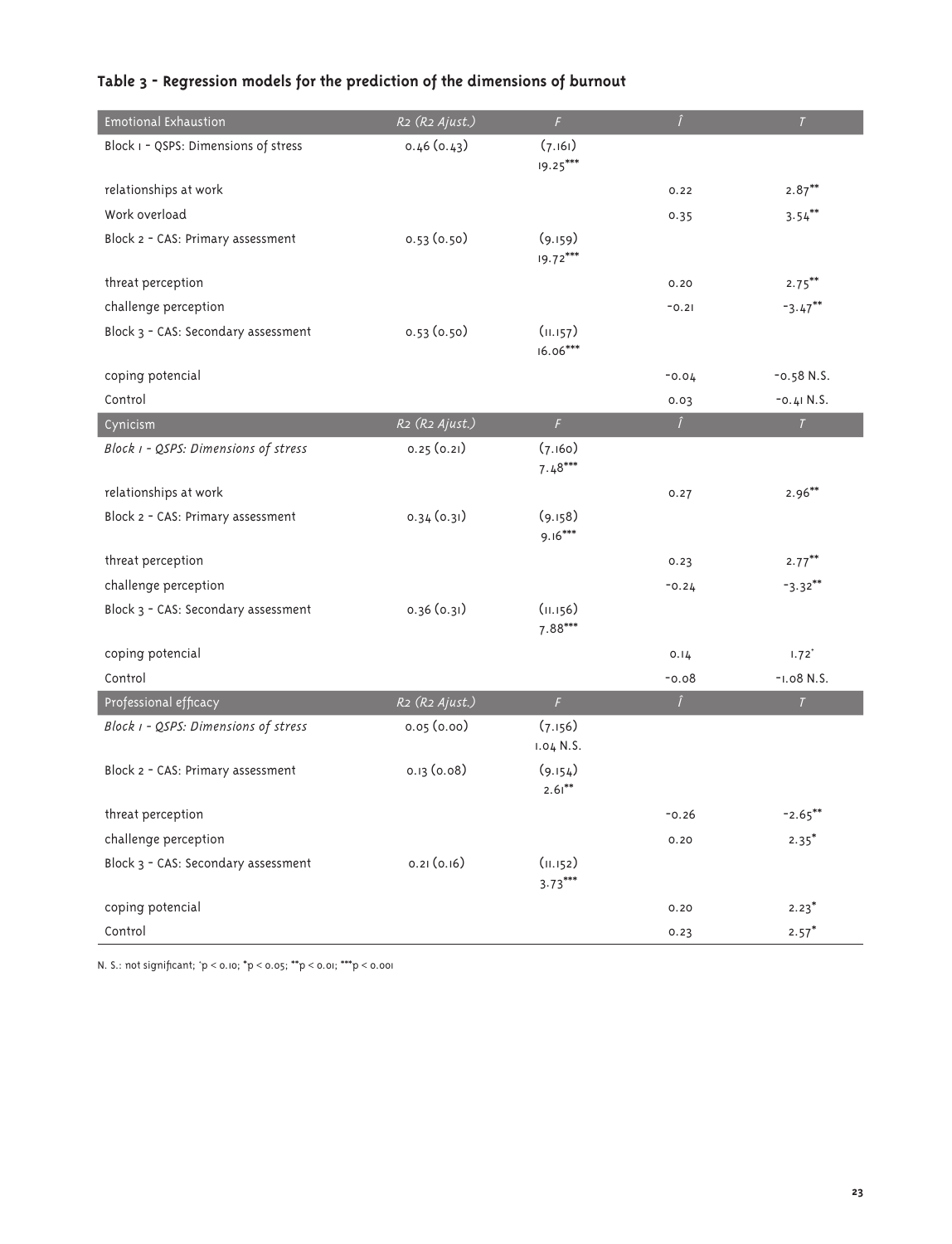shows the possibility of this facet being explained in a separate way than that of the other two dimensions of burnout. In any case, greater stress associated with relationships at work and work overload, in conjunction with significant negative primary and secondary cognitive assessments (greater threat, less challenging, less coping potencial, and less control), contributed in the explanation of the phenomenon of burnout.

In summary, the results of this research show the complex and multidimensional nature of the phenomenon of occupational stress and demonstrate that the understanding of this phenomenon should not focus exclusively on the identification of stress-inducing variables and the potential consequences on the individual, but it should also explore the cognitive processes involved in the perception of the demands at work. In parallel, in the future, it is crucial to study if these cognitive appraisal processes have a connection with specific coping strategies used by people to cope with occupational stress because they represent one of the core elements of the transactional model (Lazarus and Folkman, 1984; Lazarus, 1991).

## **References**

ABDOLLAHI, A. K. Understanding police stress research. *Journal of Forensic Psychology Practice*, Philadelphia, v. 2, n. 2, p. 1-24, 2002.

AFONSO, J. M. P.; GOMES, A. R. Stress ocupacional em profissionais de segurança pública: um estudo com militares da Guarda Nacional Republicana. *Psicologia: Reflex*ã*o e Cr*í*tica*, Porto Alegre, v. 22, n. 2, p. 294-303, 2009.

BECK, A. et al. An inventory for measure depression. *Archives of General Psychiatry*, Chicago, v. 4, n. 6, p. 561-571, 1961.

BEVAN, S. (Org.). *Attendance management*. London: Work Foundation, 2003.

BURKE, R. J.; MIKKELSEN, A. Burnout among Norwegian police officers: potential antecedents and consequences*. International Journal of Stress Management*, Washington, DC, v. 13, n. 1, p. 64-83, 2006.

COOPER, C. L.; DEWE, P. J. Well-being: absenteeism, presenteeism, costs and challenges. *Occupational Medicine*, Oxford, v. 58, n. 8, p. 522-524, 2008.

CROMPTON, R.; LYONETTE, C. Are we all working too hard: women, men, and changing attitudes to employment. In: PARK, A. et al. (Org.). *British social attitudes*: perspectives on a changing society. London: Sage, 2007. p. 55-70.

DESCHAMPS, F. et al. Sources and assessment of occupational stress in the police. *Journal of Occupational Health*, Tokyo, v. 45, n. 6, p. 358-364, 2003.

DEWE, P. J.; O'DRISCOLL, M. P.; COOPER, C. L. (Org.). *Coping with work stress:* a review and critique. Chichester: Wiley, 2010.

FIFE-SCHAW, C. Levels of measurement. In: BREAKWELL, G. M. et al. (Org.). *Research methods in psychology*. 3. ed. London: Sage, 2006. p. 50-63.

GOETZEL, R. Z. et al. Health, absence, disability, and presenteeism cost estimates of certain physical and mental health conditions affecting U.S. employers. *Journal of Occupational and Environmental Medicine*, Philadelphia, v. 46, n. 4, p. 398-412, 2004.

GOMES, A. R.; TEIXEIRA, F. Influência dos processos de avaliação cognitiva na atividade laboral: um estudo com bombeiros portugueses. *PsicoUSF*, Itatiba, v. 18, n. 2, p. 309-320, 2013.

GOMES, A. R.; CRUZ, J. F.; CABANELAS, S. Estresse ocupacional em profissionais de saúde: um estudo com enfermeiros portugueses. *Psicologia: Teoria e Pesquisa*, Brasília, DF, v. 25, n. 3, p. 307-318, 2009.

GOMES, A. R. et al. Stress ocupacional no ensino: um estudo com professores dos 3º ciclo e ensino secundário. *Psicologia e Sociedade*, Florianópolis, v. 22, n. 3, p. 587-597, 2010.

GONÇALO, H. et al. Stresse ocupacional em forças de segurança: um estudo comparativo. *An*á*lise Psicol*ó*gica*, Lisboa, v. 28, n. 1, p. 165-178, 2010.

ISLES, N. (Org.). *The joy of work?* London: Work Foundation, 2005.